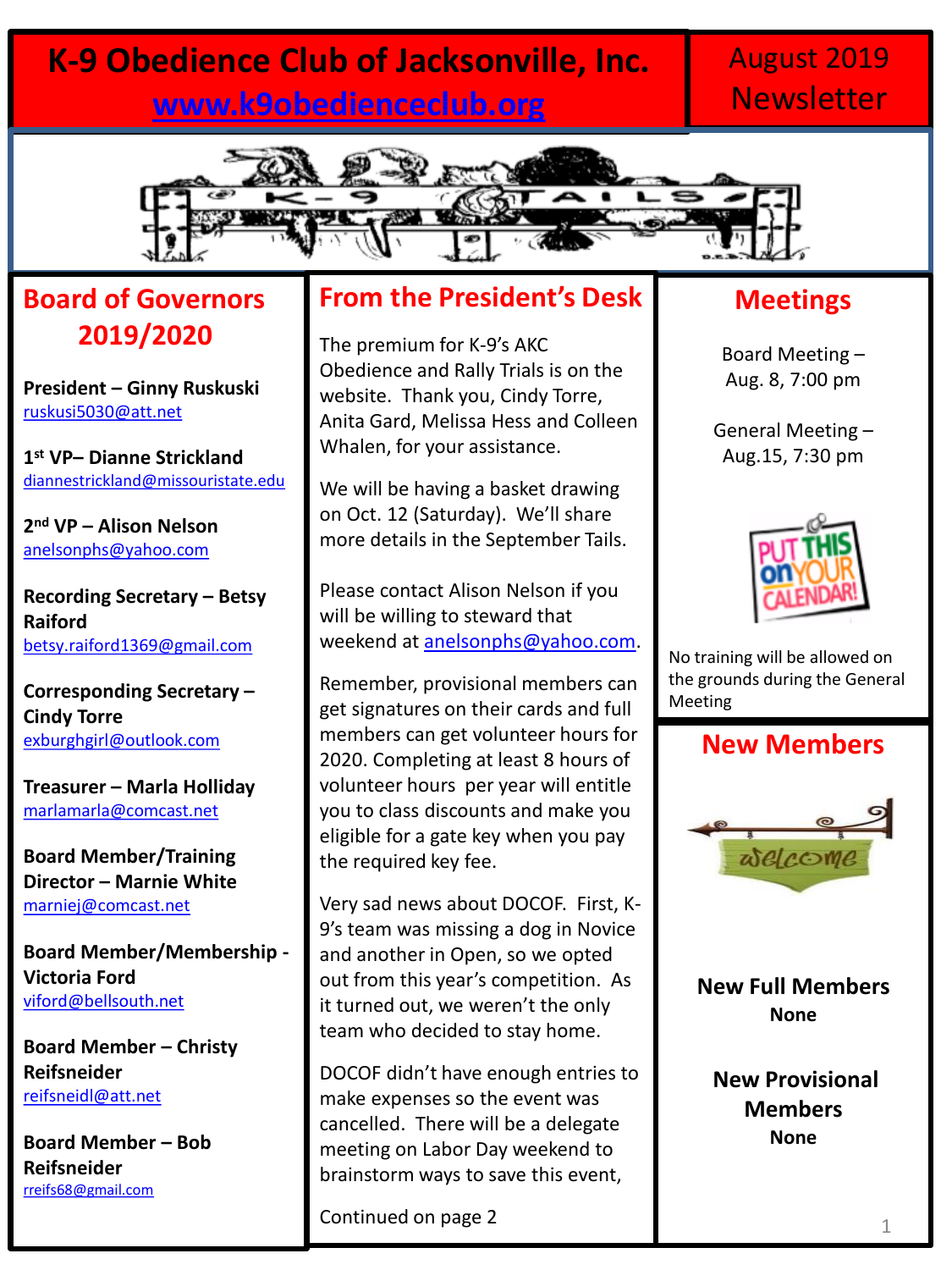## **President's Message – continued**

such as dropping the trophies, changing to a more affordable venue (OCOD?), changing the scoring, etc. K-9 will make a \$200 donation to help cover this year's expenses (\$8,500.) and I hope we can organize a fundraiser during the year to donate proceeds in addition. K-9 was a charter member of DOCOF and it's just so sad to see this event struggling.

Ginny

## **Upcoming Events**

### **August**

08/07 - Conformation 7:30 pm 08/08 – Board Meeting – 7:00 pm 08/14 - Conformation 7:30 pm 08/15 - CCI Puppy Training - 6:30 pm 08/15 – General Meeting – 7:30 pm 08/21 - Conformation 7:30 pm 08/29 - CCI Puppy Training - 6:30 pm

### **September**

09/12 - CCI Puppy Training - 6:30 pm 09/12 – Board Meeting – 7:00 pm 09/19 – General Meeting – 7:30 pm 09/26 - CCI Puppy Training - 6:30 pm

### **October**

 $10/10$  – Board Meeting – 7:00 pm 10/12 – AKC Obedience and Rally Trials 10/13 – AKC Obedience and Rally Trials  $10/17$  – General Meeting – 7:30 pm

# **K-9 Clean Up**

There will be another clean up day scheduled in late August. More to come on the plans and the date.

Please make sure that any crates you have at K-9 are labeled with your name.

Un-labled crates will be moved out of the pavilion during the August clean up in preparation for the October Trials.

# **Thanks!**

Quite a few K-9 members and Nose Work students volunteered at last weekend's NACSW Odor Recognition Test hosted by Eager Pups in Gainesville.

2 Marnie White served as the Certifying Official and Victoria Ford served as score lead. Also, thanks to Betsy Raiford, Cindy Torre, Allie Rachel, Nancy Westbrook, Kelsey Cox, April Peters and Kate LeBarge for volunteering.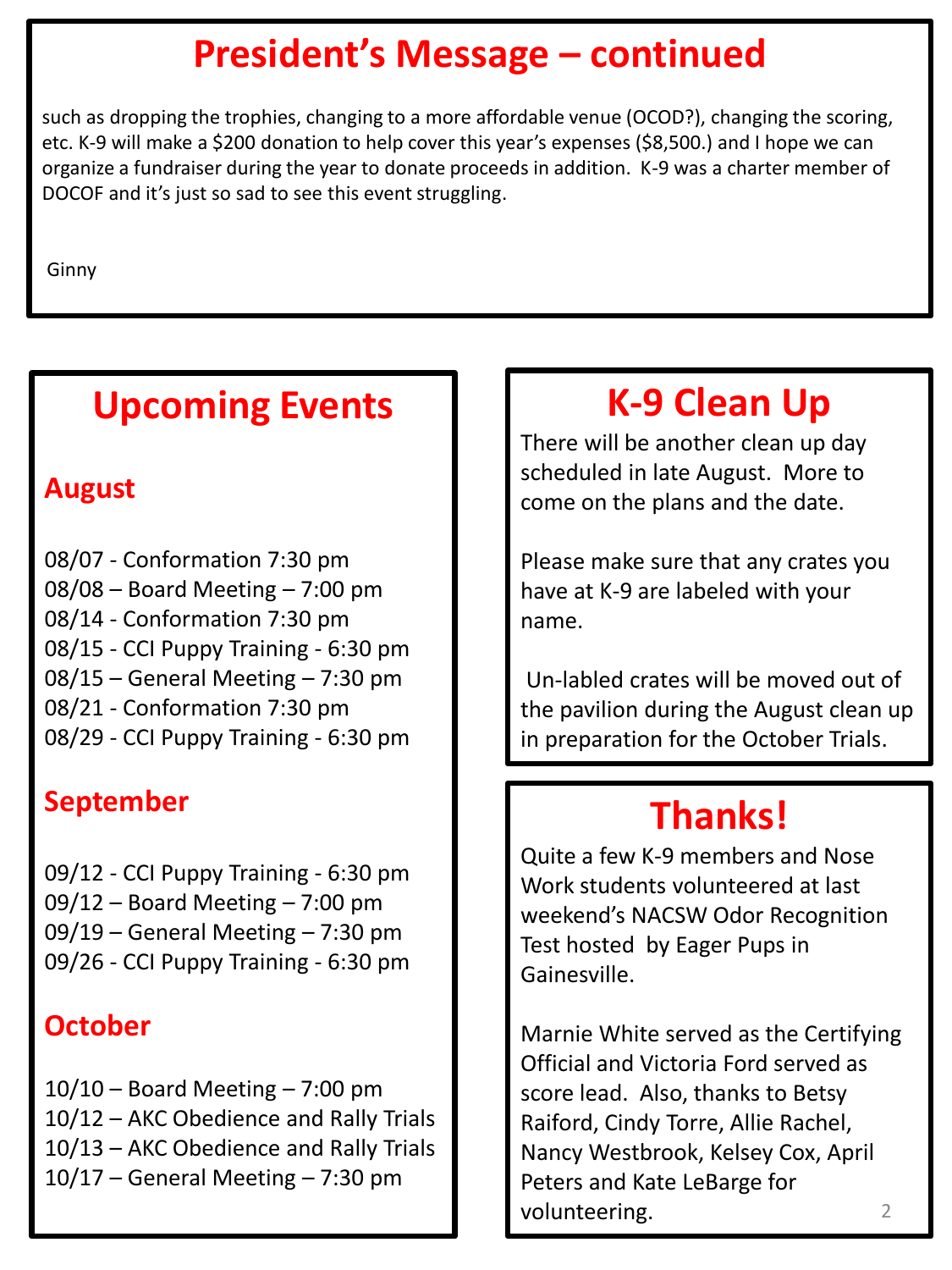# *Canine Companions for Independence (CCI)*

As many of you know, CCI trains at K-9's facility a couple of times each month. In August, they will have a couple of graduation ceremonies in Oakland and Orlando, Florida. The public can attend or you can watch on-line. See the information below for additional details.



#### **Join Us for Upcoming Graduation Ceremonies**

#### **August 9 and August 30**

In August we'll celebrate our mission at two different ceremonies. We hope you can join us!

**August 9** - We will honor 11 new graduate teams and 33 volunteer puppy raisers whose dogs will be matriculating into professional training. Graduation ceremonies represent the culmination of hard work, love and dedication of a great many people. This ceremony will be held at Faith Point Church in Oakland, Florida at 11:30 a.m.

**August 30** - Join us as we celebrate six new hearing dog graduate teams and the dogs puppy raisers. Hearing dogs can alert their partners to numerous sounds such as door bells, timers and smoke alarms. This ceremony will be held on our campus in Orlando at 10:30 a.m.

These emotional and inspirational events are open to the public and are an experience you won't forget.

Registration links below:

[August 9 -](https://secure.cci.org/site/R?i=TG1EJBWVem_oY7inK8KehA) [Team Training Graduation and Puppy Matriculation Ceremony](https://secure.cci.org/site/R?i=TG1EJBWVem_oY7inK8KehA) [August 30 -](https://secure.cci.org/site/R?i=HfPLmxvkJnrreMzKkjVCEw) [Hearing Dog Team Training Graduation](https://secure.cci.org/site/R?i=HfPLmxvkJnrreMzKkjVCEw) 

If you can't attend in person, you can watch the ceremonies live! Click here to watch [the Southeast Region ceremonies.](https://secure.cci.org/site/R?i=XoBxTDL94PM257BYovKICw)

Share the excitement on social media by using the hashtag #ccigraduation. We look forward to celebrating with you!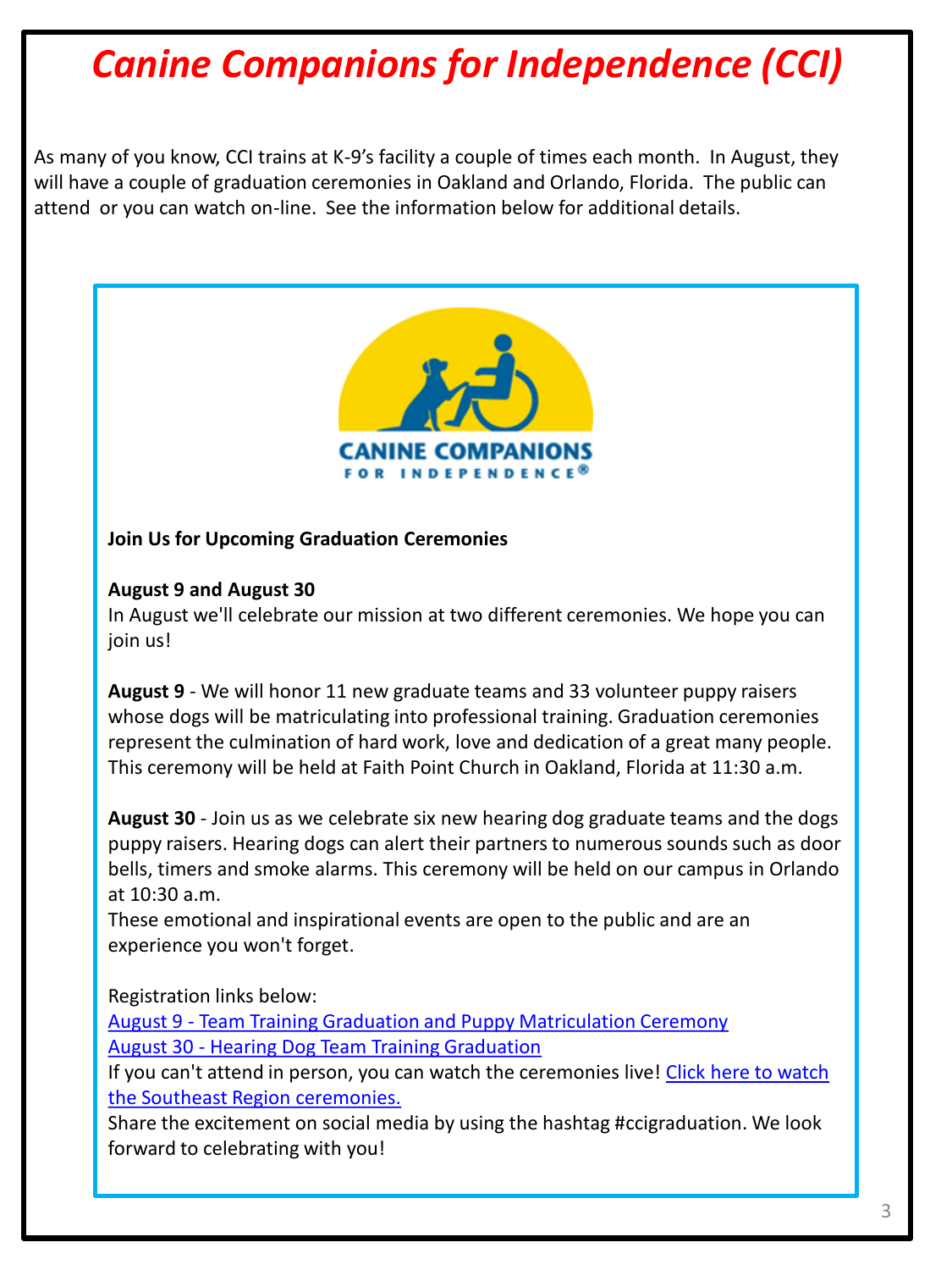## *Congratulations!*



**Lisa Dodge and Quincy** June 13th-16th Sunshine Cluster in Tampa

12 month old Quincy earned: Canine Good Citizen title: CGC Trick Dog Novice: TKN Trick Dog Intermediate: TKI

Won Winners Dog in Conformation and also won Owner Handled Best of Breed.





#### **Alison Nelson and Coco**

Rally Intermediate 1st leg Australian Shepherd club trial Daytona Beach 8/3

Rally Novice title Daytona Beach July 14

#### **Christi Reifsneider and Jester**

St. Petersburg AKC Scentwork trial June 2019: 5 Qs, 1st place Adv. Buried(New title) and 5th place, 3rd place Adv. Containers(New title), 3rd place Adv. Interiors (second leg), 6th place Novice Exterior(second leg).





**Christi Reifsneider and Jester** Daytona AKC Scentwork trial May 2019: 3 Qs, 3rd Advanced Buried, 3rd Advanced Interior, 4th Advanced Containers.

> **Marla Holliday and Jack** NACSW ORT Title August 4 in Gainesville